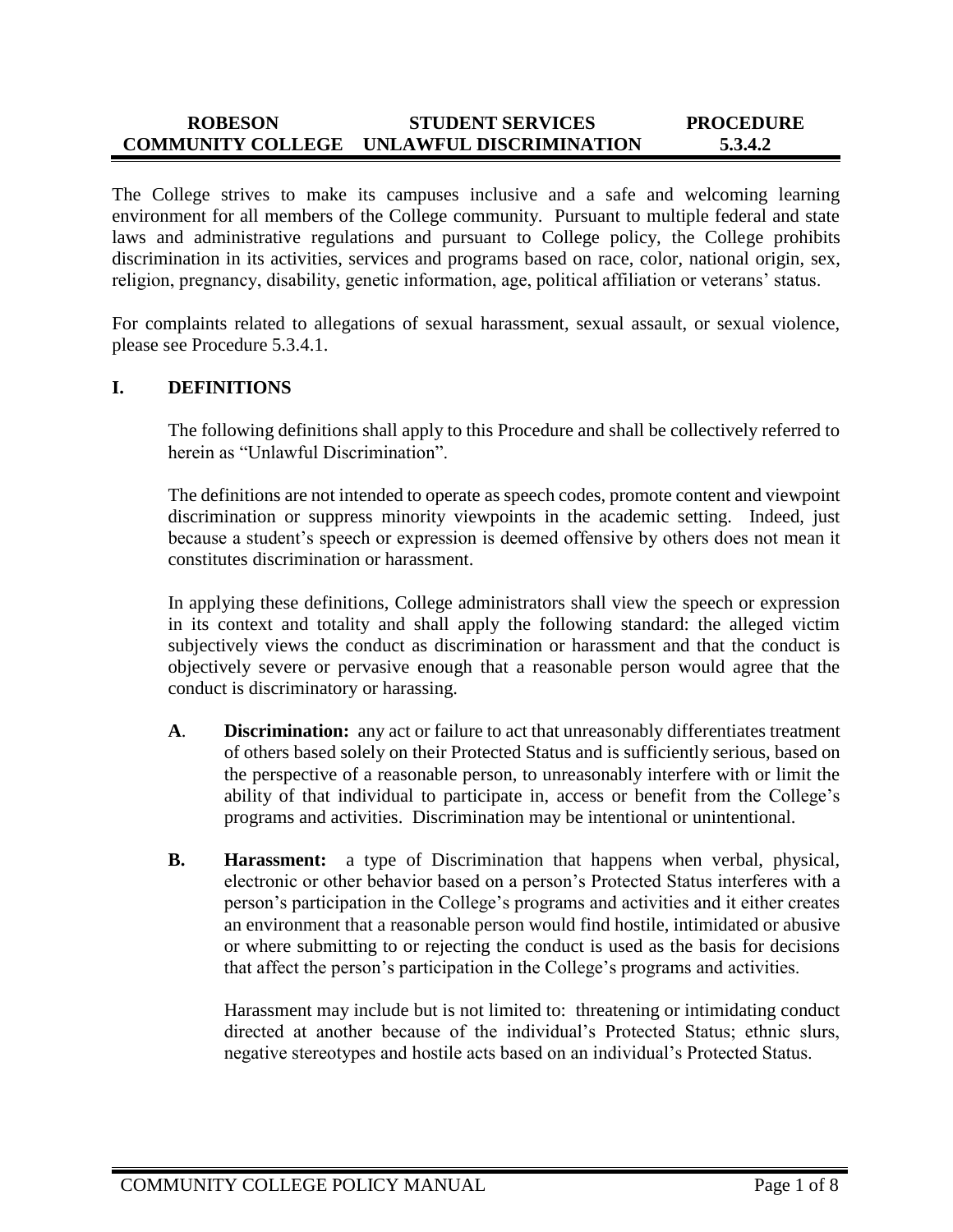- **C. Protected Status:** race, color, national origin, sex, religion, pregnancy, disability, genetic information, age, political affiliation or veterans' status.
- **D. Standard of Evidence**  the College uses the preponderance of the evidence as the standard for proof of whether a violation occurred. In the student due process hearing and employee grievance process, legal terms like "guilt, "innocence" and "burden of proof" are not applicable. Student and employee due process hearings are conducted to take into account the totality of all evidence available from all relevant sources. The College will find the alleged Perpetrator either "responsible" or "not responsible" for violating these Procedures.

# **II. STATEMENTS OF PROHIBITION**

# **A. Prohibition of Retaliation.**

The College strictly prohibits punishing students or employees for asserting their rights to be free from Unlawful Discrimination. Retaliation against any person participating in connection with a complaint of Unlawful Discrimination is strictly prohibited. Reports of retaliation will be addressed through this procedure and/or other applicable College procedures. Retaliation includes, but is not limited to, any form of intimidation, punitive actions from authority figures or peers, reprisal (acts of vengeance) or harassment. Retaliation is a serious violation and should be reported immediately. The College will take appropriate disciplinary action against any employee or student found to have retaliated against another.

# **B. Prohibition of Providing False Information.**

Any individual who knowingly files a false report or complaint, who knowingly provides false information to College officials, or who intentionally misleads College officials involved in the investigation or resolution of a complaint may be subject to disciplinary action including, but not limited to expulsion or employment termination. The College recognizes that an allegation made in good faith will not be considered false when the evidence does not confirm the allegation(s) of Unlawful Discrimination.

# **III. REQUESTING ACCOMMODATIONS**

#### **A. Students.**

Students with disabilities wishing to make a request for reasonable accommodations, auxiliary communication aids or services, or materials in alternative accessible formats should contact the College's Office of Student Services located at Building 14. Information provided by students is voluntary and strict confidentiality is maintained. All requests for accommodations will be considered following the appropriate federal and state laws.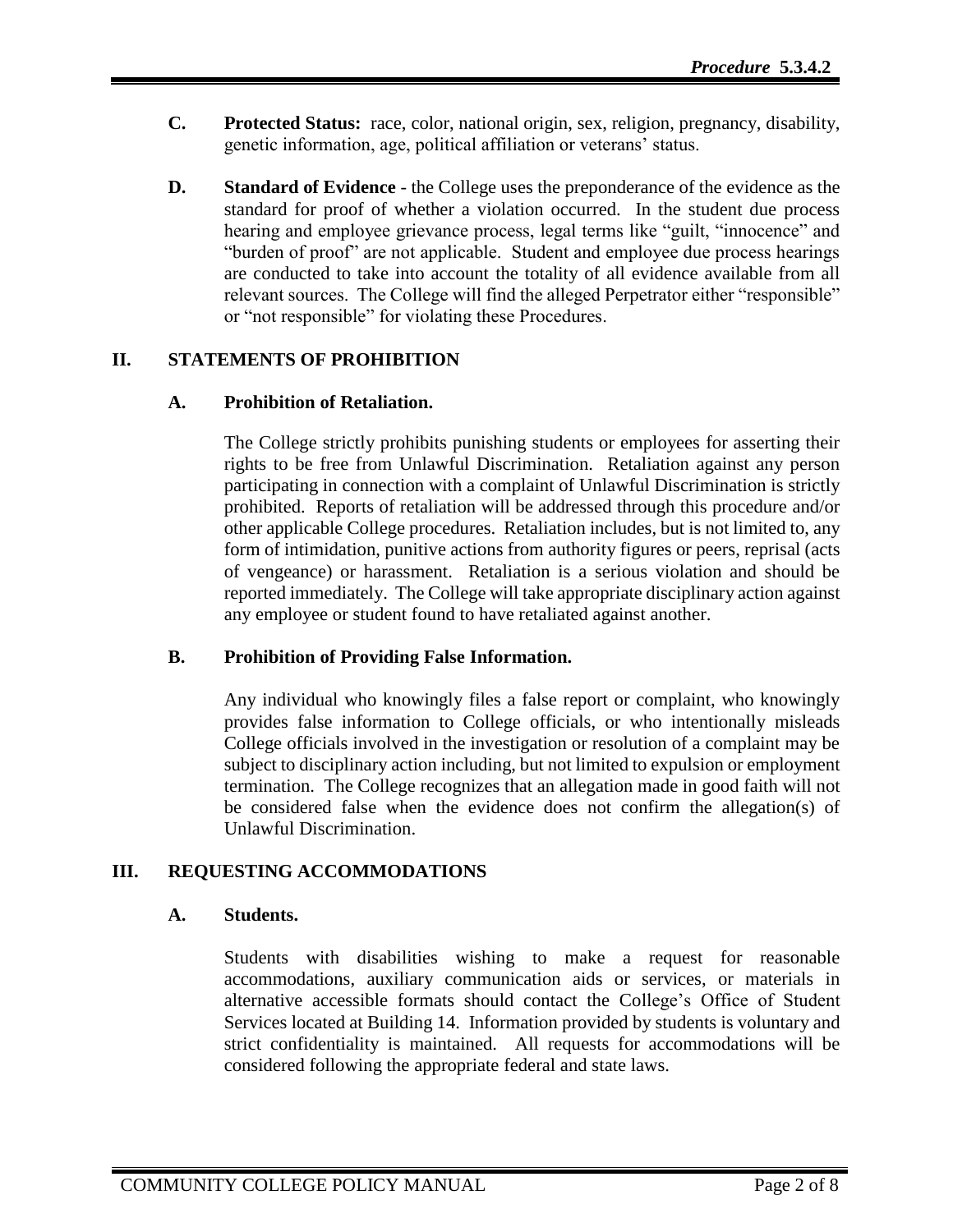The College will also provide reasonable accommodation of a student's religious beliefs/practices provided such expression/practice does not create a hostile environment for other students and employees and/or the accommodation does not cause an undue hardship for the College.

# **B. Employees.**

Employees with disabilities wishing to make a request for reasonable accommodations, auxiliary communication aids or services, or materials in alternative accessible formats should contact the College's Office of Human Resources located at Building 2. Information provided by employees is voluntary and strict confidentiality is maintained.

The College will also provide reasonable accommodation of an employee's religious beliefs/practices provided such expression/practice does not create a hostile environment for other employees and students and/or the accommodation does not cause an undue hardship for the College.

# **IV. REPORTING OPTIONS**

# **A. Student Complaints.**

Any student wishing to make a report relating to Unlawful Discrimination may do so by reporting the concern to the College's Office of Student Services located at Building 14.

For Unlawful Discrimination incidents between students and employees, the Vice President for Student Services will work in partnership with the Director of Human Resources to investigate and resolve the allegations.

# **B. Employee Complaints.**

Any employee wishing to make a report related to Unlawful Discrimination may do so by reported the concern to the College's Director of Human Resources located at Building 2.

# **V. INITIAL INVESTIGATION**

As these Procedures apply to both students and employees as either the Complainant or the Respondent, the administrator receiving the incident report will determine if the case should be handled by: 1) the Vice President for Student Services, or designee (student/student); 2) the Director of Human Resources, or designee (employee/employee); or 3) both (student/employee). For incidents involving students and employees, the College will utilize the process for both the student investigation and the employee investigation sections as applicable.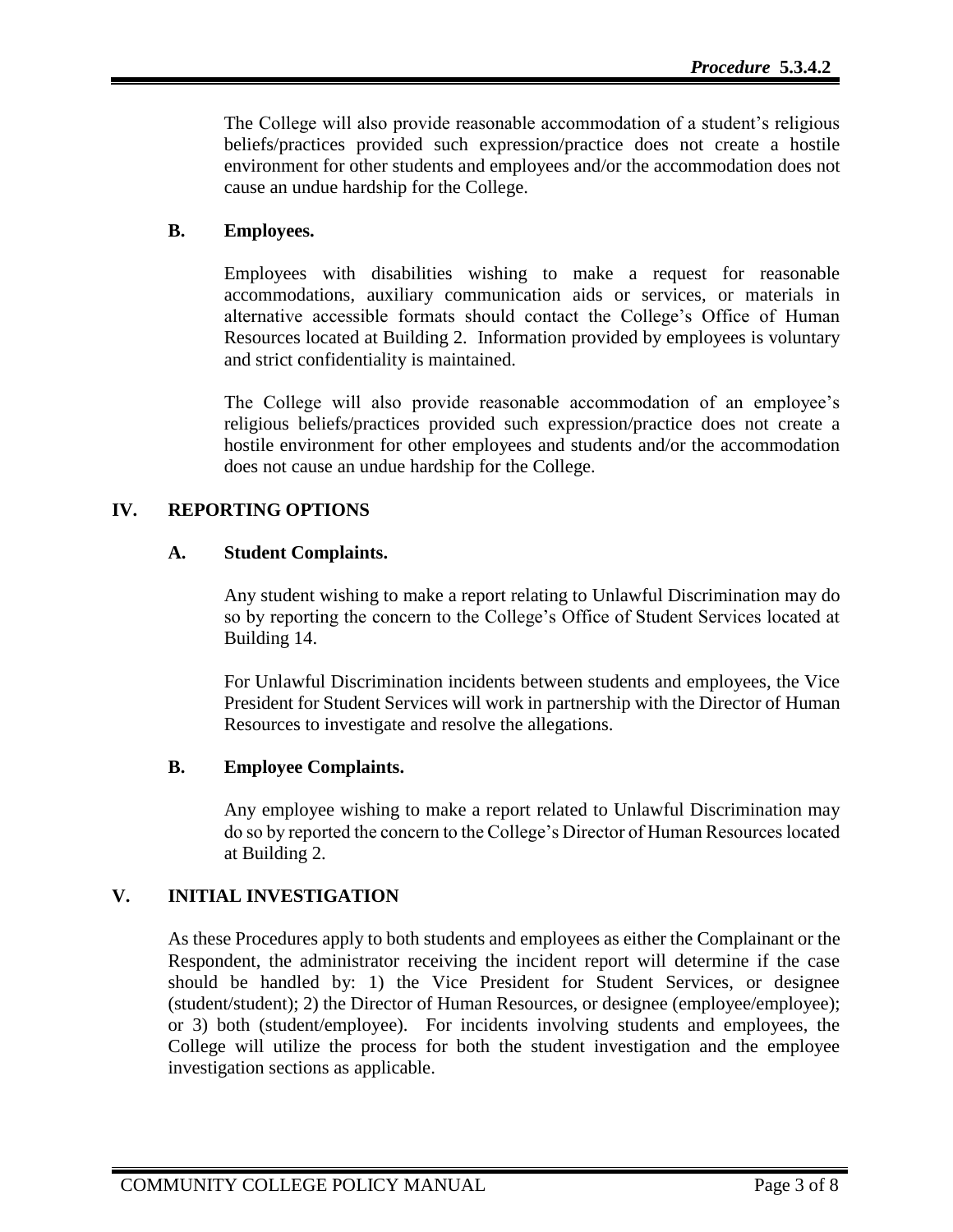# **A. Student Investigation.**

- 1. Students filing complaints ("Complainants") are urged to do so in writing as soon as possible but no later than thirty (30) days after disclosure or discovery of the facts giving rise to the complaint. Complaints submitted after the thirty (30) day period will still be investigated; however, Complainants should recognize that delays in reporting may significantly impair the ability of College officials to investigate and respond to such complaints. The Vice President shall fully investigate any complaints and will, as needed and if the complaint also involves an employee, collaborate with the College's Director of Human Resources. During the course of the investigation, the Vice President may consult with other relevant College administrators and the College Attorney.
- 2. During the investigation, and if applicable to the complaint, the Vice President shall meet with the Complainant and the alleged Perpetrator ("Respondent") separately and give each party an equal opportunity to provide evidence, including informing the Vice President of any potential witnesses. Both parties will be given access to any information provided by the other in accordance with any federal or state confidentiality laws.
- 3. During the investigation process, the Vice President may implement temporary measures in order to facilitate an efficient and thorough investigation process as well as to protect the rights of all parties involved. The temporary actions include, but are not limited to: reassignment of class schedules; temporary suspension from campus (but be allowed to complete coursework); or the directives that include no contact between the involved parties.
- 4. A confidential file regarding the complaint shall be maintained by the Vice President. To the extent possible, the College will keep all information relating to the complaint and investigations confidential; however, to maintain compliance with the Clery Act, both parties will be informed of the outcome of any institutional proceedings under these Procedures.
- 5. The Vice President shall make every effort to conclude the investigation as soon as possible but no later than thirty (30) calendar days. If the nature of the investigation requires additional time, the Vice President may have an additional ten (10) calendar days to complete the investigation. The Vice President shall notify the parties of this extension.
- 6. Complainants will be notified of available counseling services and their options of changing academic situations and other interim protective measures.

# **B. Employee Investigations.**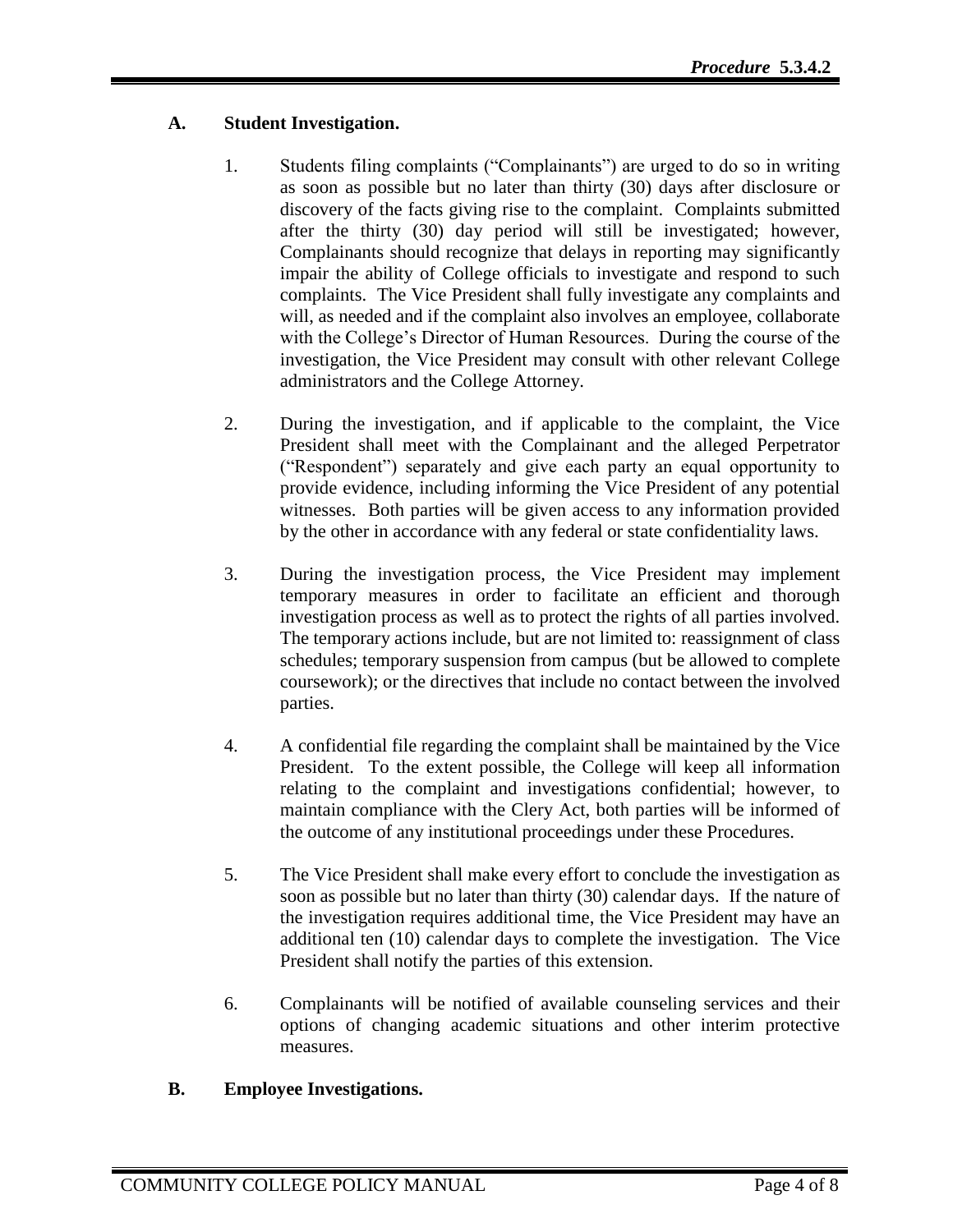- 1. Employees filing complaints ("Complainants") are urged to do so in writing as soon as possible but no later than thirty (30) days after disclosure or discovery of the facts giving rise to the complaint. Complaints submitted after the thirty (30) day period will still be investigated; however, Complainants should recognize that delays in reporting may significantly impair the ability of College officials to investigate and respond to such complaints. The Director of Human Resources shall fully investigate any complaints. During the course of the investigation, the Director of Human Resources may consult with other relevant College administrators and the College Attorney.
- 2. During the investigation, and if applicable to the complaint, the Director of Human Resources shall meet with the Complainant and the alleged Perpetrator ("Respondent") separately and give each party an equal opportunity to provide evidence, including informing the Director of Human Resources of any potential witnesses. Both parties will be given access to any information provided by the other in accordance with any federal or state confidentiality laws.
- 3. During the investigation process, the Director of Human Resources may implement temporary measures in order to facilitate an efficient and thorough investigation process as well as to protect the rights of all parties involved. The Director of Human Resources may suspend an employee with pay pending an investigation if such action is in the College's best interest.
- 4. A confidential file regarding the complaint shall be maintained by the Director of Human Resources. To the extent possible, the College will keep all information relating to the complaint and investigations confidential; however, to maintain compliance with the Clery Act, both parties will be informed of the outcome of any institutional proceedings under this Procedures.
- 5. The Director of Human Resources shall make every effort to conclude the investigation as soon as possible but no later than thirty (30) calendar days. If the nature of the investigation requires additional time, the Director of Human Resources may have an additional ten (10) calendar days to complete the investigation and shall notify the parties of this extension.
- 6. Complainants will be notified of available counseling services and other interim protective measures.

# **VI. RECOMMENDATION AND APPEAL**

#### **A. Students.**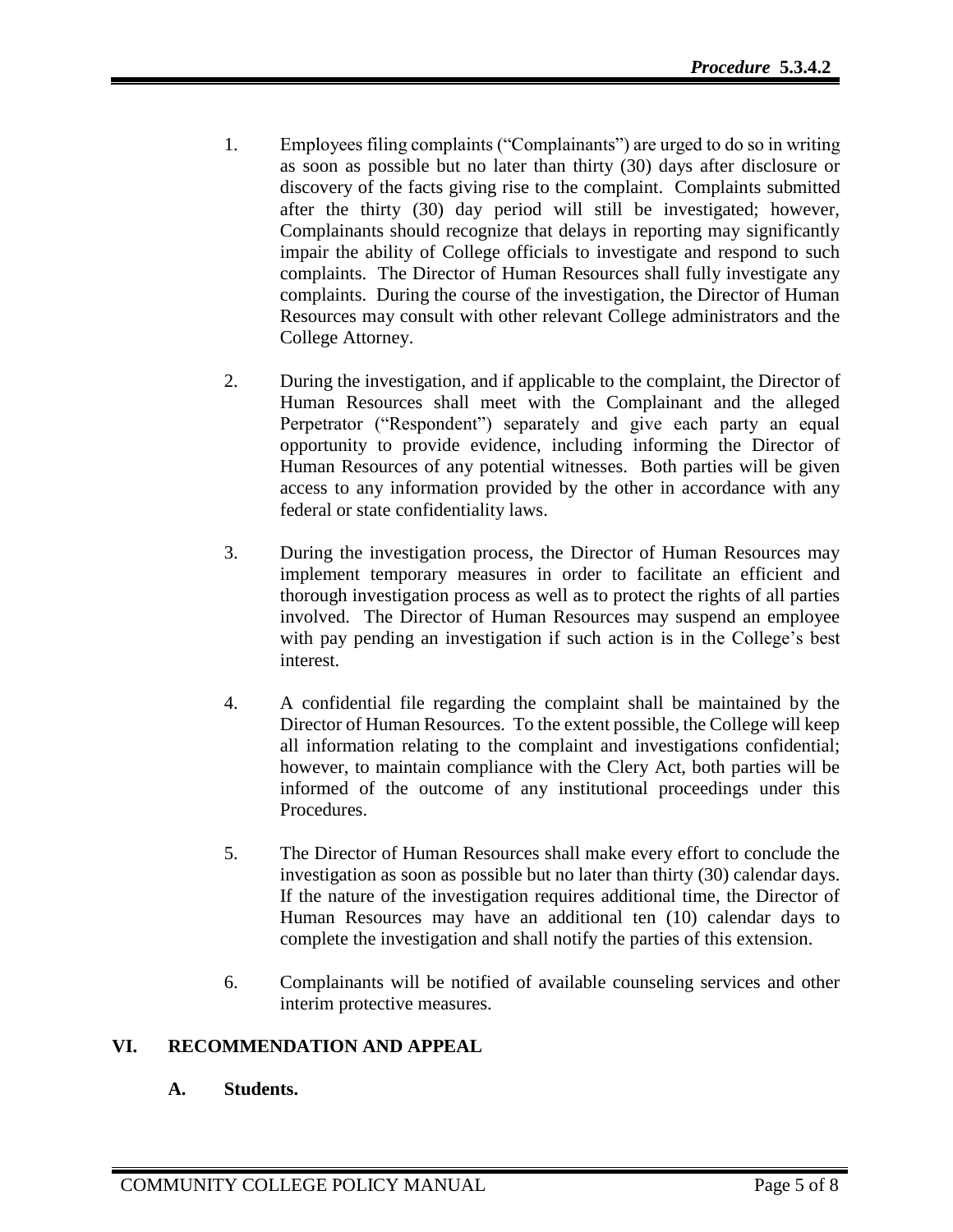- 1. After the investigation is complete, the Vice President will put forward a recommendation of finding, based on the Standard of Evidence, and sanction(s) to both the Complainant and Respondent. If the recommendation is accepted by both parties involved, the recommendation and sanction(s) will become effective. The Vice President will submit to each party a final outcome letter that will include, but not limited to, the following:
	- a. Determination if the Respondent is responsible or not responsible for violating these Procedures;
	- b. Sanction;
	- c. Whether monitoring of academic schedules is needed between the parties to ensure that the individuals involved are not in classes together (the Vice President will assist in this process).
	- d. Short-term College counseling services available to each party.
- 2. If the Vice President's recommendations are not accepted by either the Complainant or the Respondent, both may appeal and request a formal hearing. If the Vice President recommends sanctions that s/he cannot impose (i.e., expulsion), the matter shall automatically be set for a hearing. The President will preside over the hearing as the Presiding Officer. The process for the hearing is outlined below:
	- a. Prior to the hearing, the Complainant and the Respondent have the right to review all evidence, including written statements by the Respondent, the Complainant, or witnesses. Strict rules of evidence do not apply. The Standard of Evidence shall apply for the hearing.
	- b. Written notice including the date, time, and location of the hearing will be sent to all parties.
	- c. At the hearing, all pertinent parties have a right to speak and be questioned by the Presiding Officer. Cross-examination between parties is not permitted. The College will provide options for questioning without confrontation. Each phase of the hearing will be heard by both parties in separate rooms by use of a speaker phone.
	- d. The Complainant and the Respondent are allowed to be accompanied by an advocate. The advocate may not present on behalf of either party unless otherwise instructed to do so by the Presiding Officer. If the Complainant or the Respondent chooses to have an advocate who is an attorney, notification must be provided to the Presiding Officer at least three (3) College business days prior to the hearing date. In this case, the College Attorney will also be present.
	- e. Both parties have a right to a written notice of the hearing outcome.
- **B. Employees.**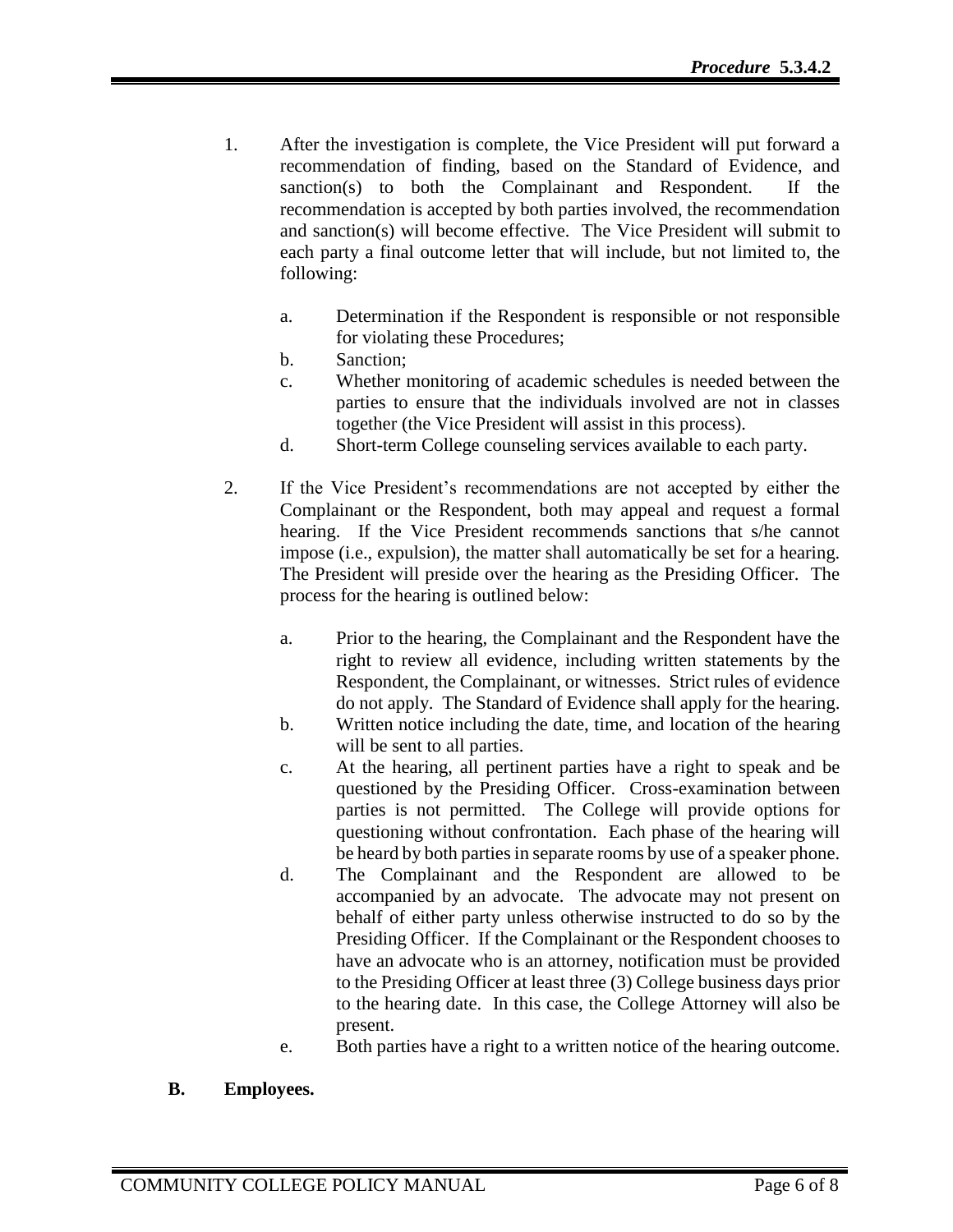- 1. After the investigation is complete, the Director of Human Resources will put forward a recommendation of finding, based on the Standard of Evidence, and sanctions to both the Complainant and Respondent. If the recommendation is accepted by both parties involved, the recommendation and sanctions will become effective. A final outcome letter will be submitted to the Complainant and Respondent that may include, but not limited to, the following:
	- a. Determination if the Respondent is responsible, not responsible, or if the decision is deemed inconclusive, or shared responsibility.
	- b. Sanction, if appropriate.
	- c. Monitoring of academic schedules or workplace schedule if needed.
	- d. Short-term counseling services will be offered to each party.
- 2. If the Director of Human Resources' recommendations are not accepted by either the Complainant or the Respondent, both may appeal and request a formal hearing. If the Director of Human Resources recommends sanctions that s/he cannot impose (i.e., termination) the matter will automatically be set for a hearing. The President will preside over the hearing as the Presiding Officer. The process for the hearing is outlined below:
	- a. Prior to the hearing, the Complainant and the Respondent have the right to review all evidence, including written statements by the Respondent, the Complainant, or witnesses. Strict rules of evidence do not apply. The Standard of Evidence shall apply for the hearing.
	- b. Written notice including the date, time, and location of the hearing will be sent to all parties.
	- c. At the hearing, all pertinent parties have a right to speak and be questioned by the Presiding Officer. Cross-examination between parties is not permitted. The College will provide options for questioning without confrontation. Each phase of the hearing will be heard by both parties in separate rooms by use of a speaker phone.
	- d. The Complainant and the Respondent are allowed to be accompanied by an advocate. The advocate may not present on behalf of either party unless otherwise instructed to do so by the Presiding Officer. If the Complainant or the Respondent chooses to have an advocate who is an attorney, notification must be provided to the Presiding Officer at least three (3) College business days prior to the hearing date. In this case, the College Attorney will also be present.
	- e. Both parties have a right to a written notice of the hearing outcome.

# **C. Sanctioning.**